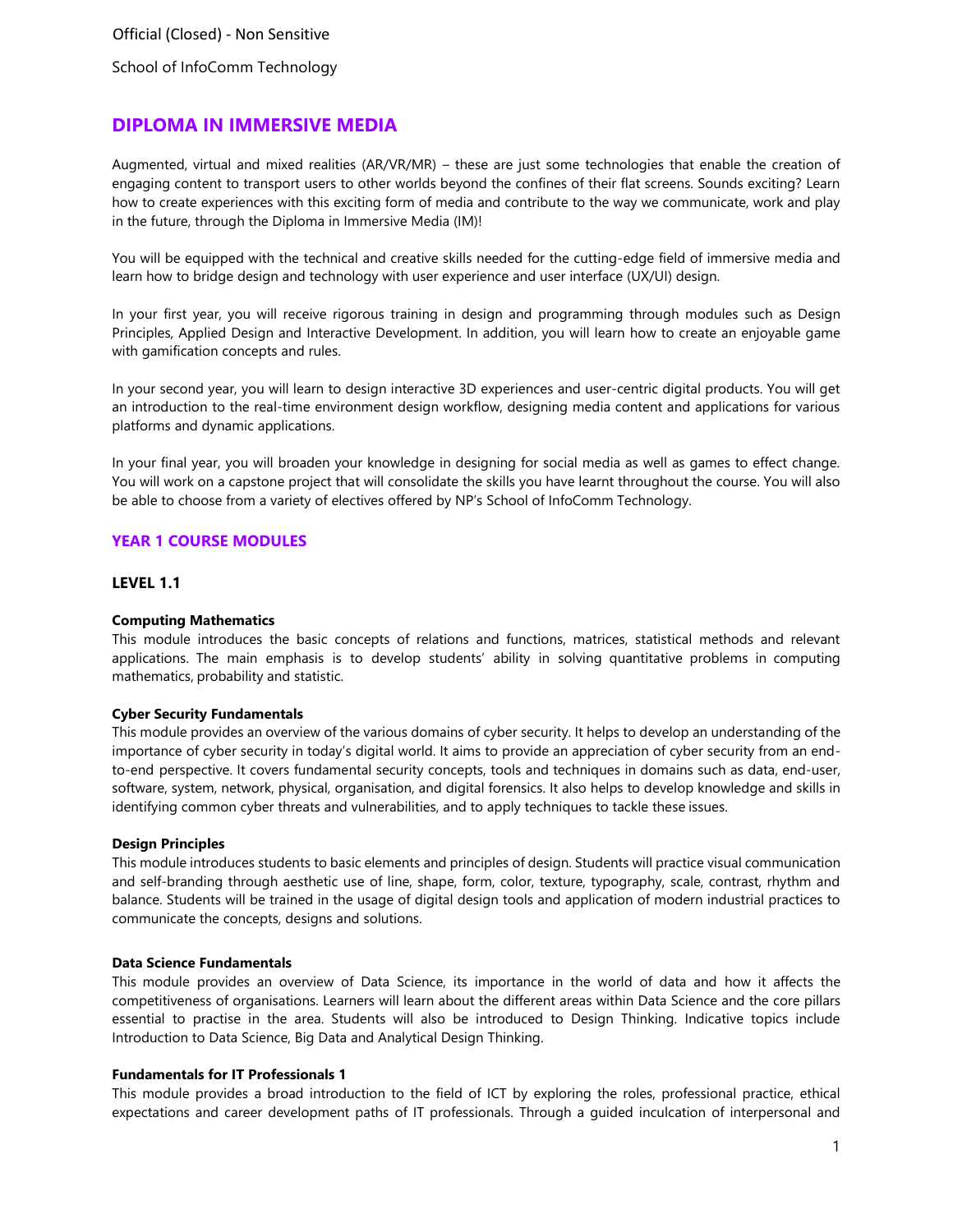## Official (Closed) - Non Sensitive

### School of InfoComm Technology

teamwork skills with strong team bonding spirit, the module aims to deepen students' commitment to the sector that the course prepares them for. In addition, students will be required to begin charting their career path in the ICT industry by considering crucial aspects such as personal preferences and aptitude, job roles and responsibilities, skills needed and further education.

### **Programming 1**

This module introduces the fundamentals of programming and how to develop programs using appropriate problemsolving techniques in a modular style. In this practice-oriented module, students are taught how to apply problemsolving skills using a top-down structured programming methodology and given ample practice in translating solutions into computer programs, then test and debug the programs. Topics include data types, variables, expressions, statements, selection structures, loops, simple computation and algorithms, and the use of libraries. Students will also practise the use of pseudocodes, best practices of programming, debugging techniques with the help of tools, development of test cases, and suitable program documentation. In addition, they will study various areas where application software plays a prominent part in helping organisations solve problems. Student will be given ample opportunity for independent and self-directed learning.

### **LEVEL 1.2**

### **3D Fundamentals**

This module introduces students to basic digital 3D production workflow to create assets for interactive projects. Students will practice basic modelling, UV unwrapping, digital sculpting, high-poly detail onto low-poly mapping, texturing, rigging, animation, real-time lighting and rendering. Students will learn to produce hard-surface virtual objects for real-time engine.

### **Applied Design**

This module introduces students to design application through digital props and environment concept illustration. Students will practice perspective drawing, constructive drawing, color rendering, and compositional design. Students will learn to produce visual plans essential in real-time immersive production workflow.

#### **Interactive Development**

This module widens students' programming knowledge by covering programming concepts through the creation of interactive media applications. Students refine their knowledge of programming by decomposing their programs into classes and objects. Students learn to understand, design and build modern interfaces, moving on to create interactive elements. The focus of this module is to incorporate interaction design and methodology to build interactive applications around it.

### **Gamification Concepts**

This module studies the game mechanics – the rules intended to produce an enjoyable gameplay and introduces the principles and methodologies behind the rules and play of games. Once students have mastered the basics of gamedesign elements and game principles, they will learn to apply them in nongame contexts to improve user engagement, organisational productivity and learning.

#### **Production Management**

This module introduces the interactive digital media and game industry, the production pipeline, and various professional roles and career paths, and exposes students to various document required in the production of interactive experience & games. It examines the roles of different participants in the development process and how the technical development and the artistic development proceed in tandem.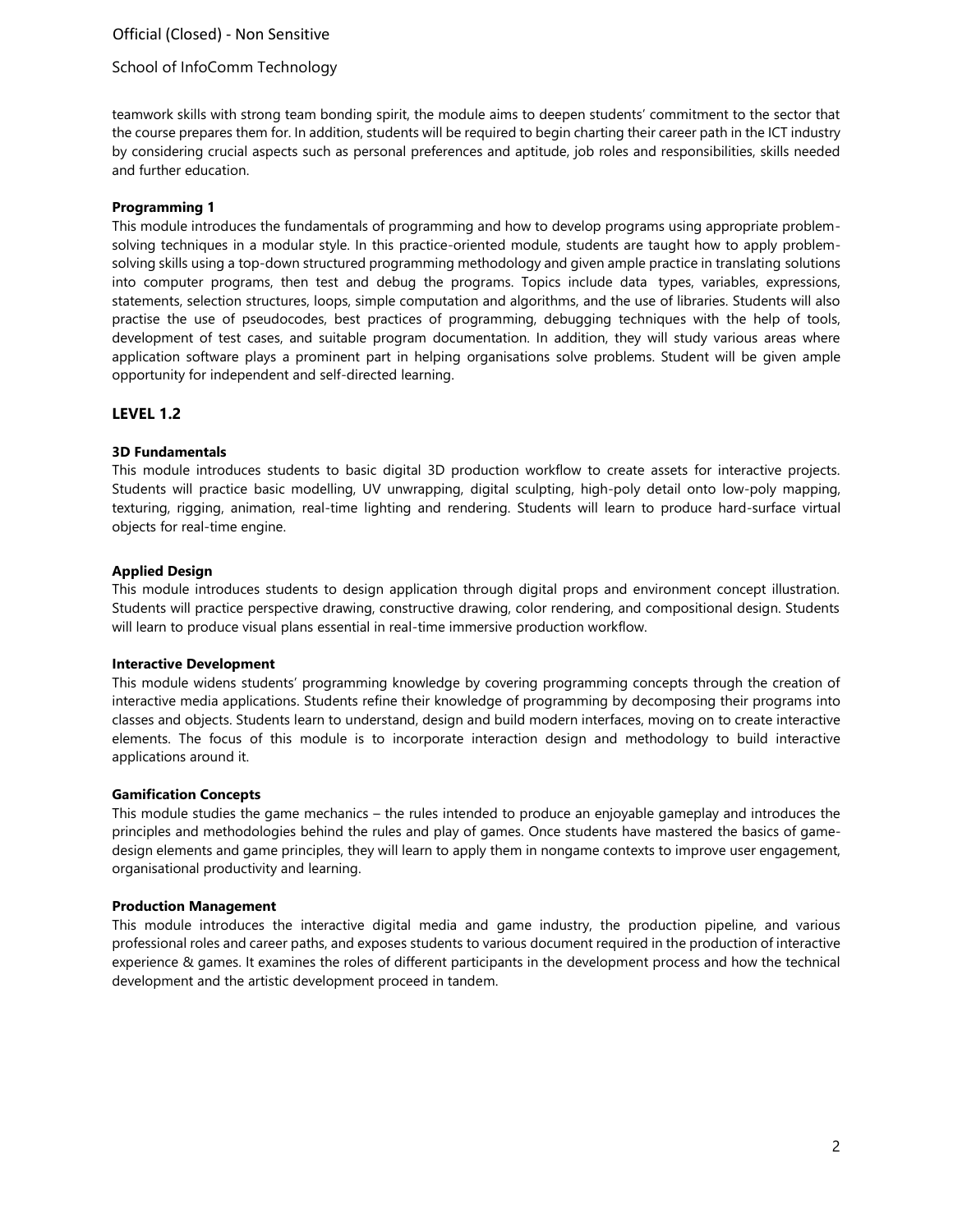School of InfoComm Technology

# **YEAR 1 COURSE CURRICULUM**

| <b>Module Name</b>                  | <b>Credit Units</b> |
|-------------------------------------|---------------------|
| Level 1.1 (21 hours per week)       |                     |
| <b>Computing Mathematics</b>        | 4                   |
| <b>Cyber Security Fundamentals</b>  | 2                   |
| Design Principles                   | $\mathfrak{p}$      |
| Data Science Fundamentals           | $\mathfrak{p}$      |
| Fundamentals for IT Professionals 1 | $\mathcal{P}$       |
| Programming 1                       | 5                   |
| Health & Wellness^                  | 1                   |
| Innovation Made Possible^           | 3                   |
| English Language Express*           | NА                  |
| Level 1.2 (21 hours per week)       |                     |
| 3D Fundamentals                     | 4                   |
| <b>Applied Design</b>               | 4                   |
| <b>Gamification Concepts</b>        | 4                   |
| Interactive Development             | 4                   |
| <b>Production Management</b>        | $\mathfrak{p}$      |
| Communication Essentials^           | 3                   |

#### **Notes**:

^ For more details on Interdisciplinary Studies (IS) electives, please log on to [www.np.edu.sg/is](http://www.np.edu.sg/is)

\* For selected students only

#### **IS Modules**

The School of Interdisciplinary Studies (IS) delivers a broad-based curriculum, which nurtures a new generation of professionals with multidisciplinary skills and an innovative and entrepreneurial spirit to meet the challenges of a knowledge economy. IS offers both prescribed modules and electives to challenge boundaries. Prescribed modules develop students' competencies in core areas such as Communication, Innovation and Enterprise, Culture and Communication, and Personal Mastery and Development, while elective modules provide insights into Arts and Humanities, Business, Design, and Science and Technology.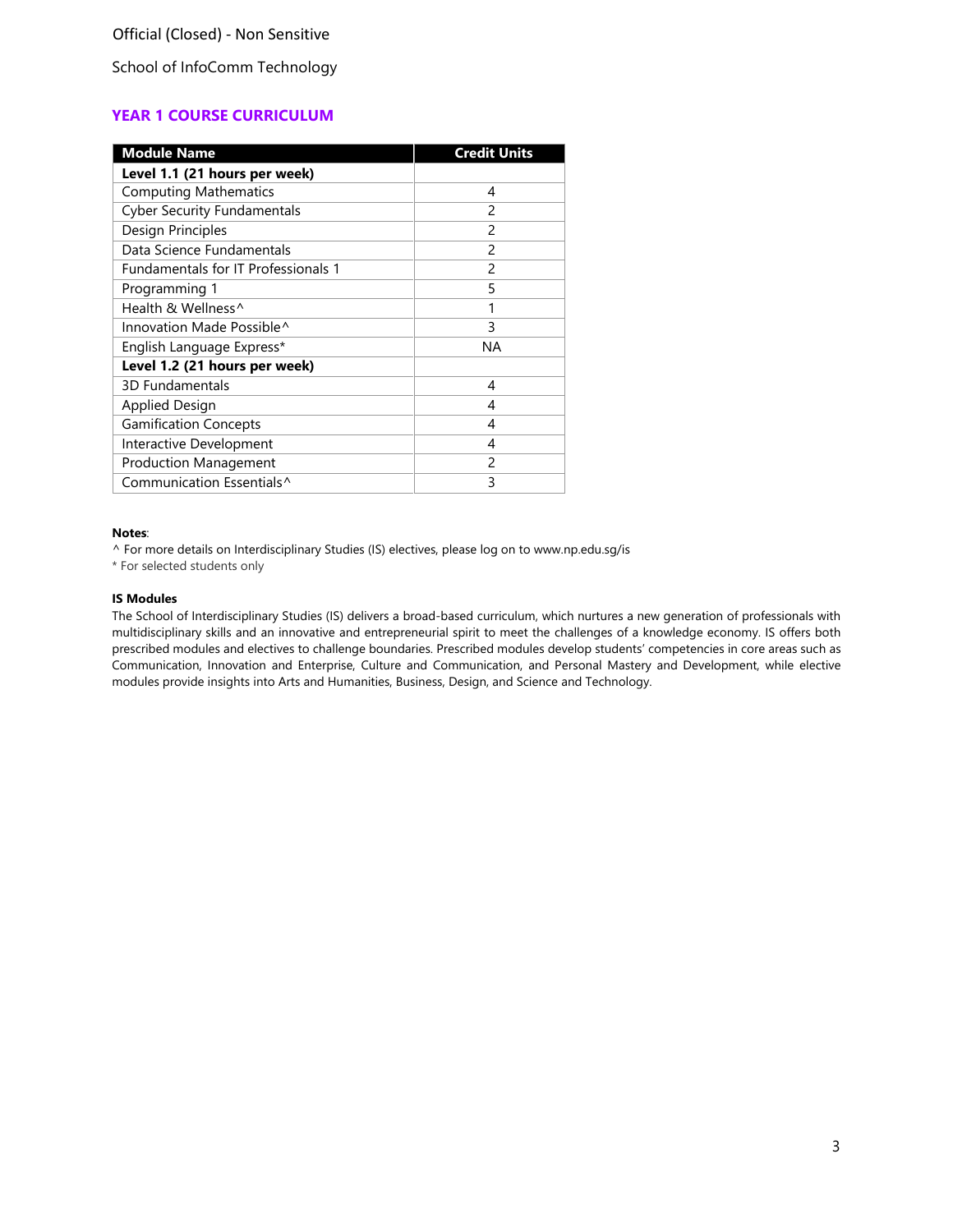### Offficial ((Clossed) - Non Sensitive

School of InfoComm Technology

### **YEAR 2 COURSE MODULES**

### **LEVEL 2.1**

#### **3D for Real-time**

This module introduces students to basic real-time environment design workflow. Students will practice modular hardsurface modelling integrating real-time engine graphics optimisation techniques with focus on interior spatial layout design & lighting for immersive media.

### **Designing User Experience**

This module aims to equip students with skills and techniques to fulfil the various stages of the UX design process, leading to optimum user-centric digital products. Exposure to various problem statements will aid students in developing critical, analytical perspectives for framing their approaches in problem-solving. Other major topics includes: Research methods, Inclusive Design, Interaction Design, Rapid Prototyping, Measuring User Experience and Usability Testing. Students are also guided on how to compile a proper UX portfolio.

#### **Fundamentals for IT Professionals 2**

This module gives a course-based experience in which students can engage with the local community and industry. This includes participation in community service events or in Service-Learning projects that leverage students' discipline knowledge and skills to meet identified needs. Through iterative and guided reflection on the service experience, students gain a broader appreciation of their discipline and an enhanced sense of personal voice, empathy and civic responsibility. Industry talks and seminars are organised to keep students up to-date with emerging trends and develop their interpersonal, team and networking skills with the community and industry.

#### **Interactive 3D Experience**

This module continues to develop students' ability to design and author highly interactive experience applications. The programming focuses on interactivity authoring through the eyes of designers for animation, visual effects, multimedia and games. It covers advanced authoring, digital storytelling techniques, user experience design, and project management techniques. Additionally, students will utilise a real-time engine and create prototypes for.

### **Spatial Theory & Level Design**

This module introduces the fundamental spatial concepts and how to leverage on it to create spaces and flow for an immersive experience. It covers the design of environments and levels from the start at a conceptual beginning and arrives at a polished end to build multiple levels and engaging flow for the users in an immersive simulated environment for training and simulation.

### **LEVEL 2.2**

### **3D Environments**

This module introduces students to advanced real-time environment design workflow. Students will practice modular organic 3D asset production workflow integrating basic real-time tech art, effects, lighting, and post processing with focus on exterior spatial layout design for immersive media.

#### **Developing Dynamic Applications**

This module aims to broaden students' skillsets by introducing server-side development to create a digital product. It covers various client-server architectural concepts that involve rich client, application server and database. Students will hone their programming skills by learning server-side programming, object-oriented programming, database design and development. In addition, students will experience the development production process and workflow.

#### **Experiential Design**

This module exposes and introduce students to designing media content and applications for various platforms. It covers the concept of designing extended reality (XR) products with heavy emphasis on the User Experience (UX) for the respective platforms. Students will be tested on their observational, research and problem-solving skills to seek out current/future technological advancements, and to come up with proposals and prototypes for actual implementation.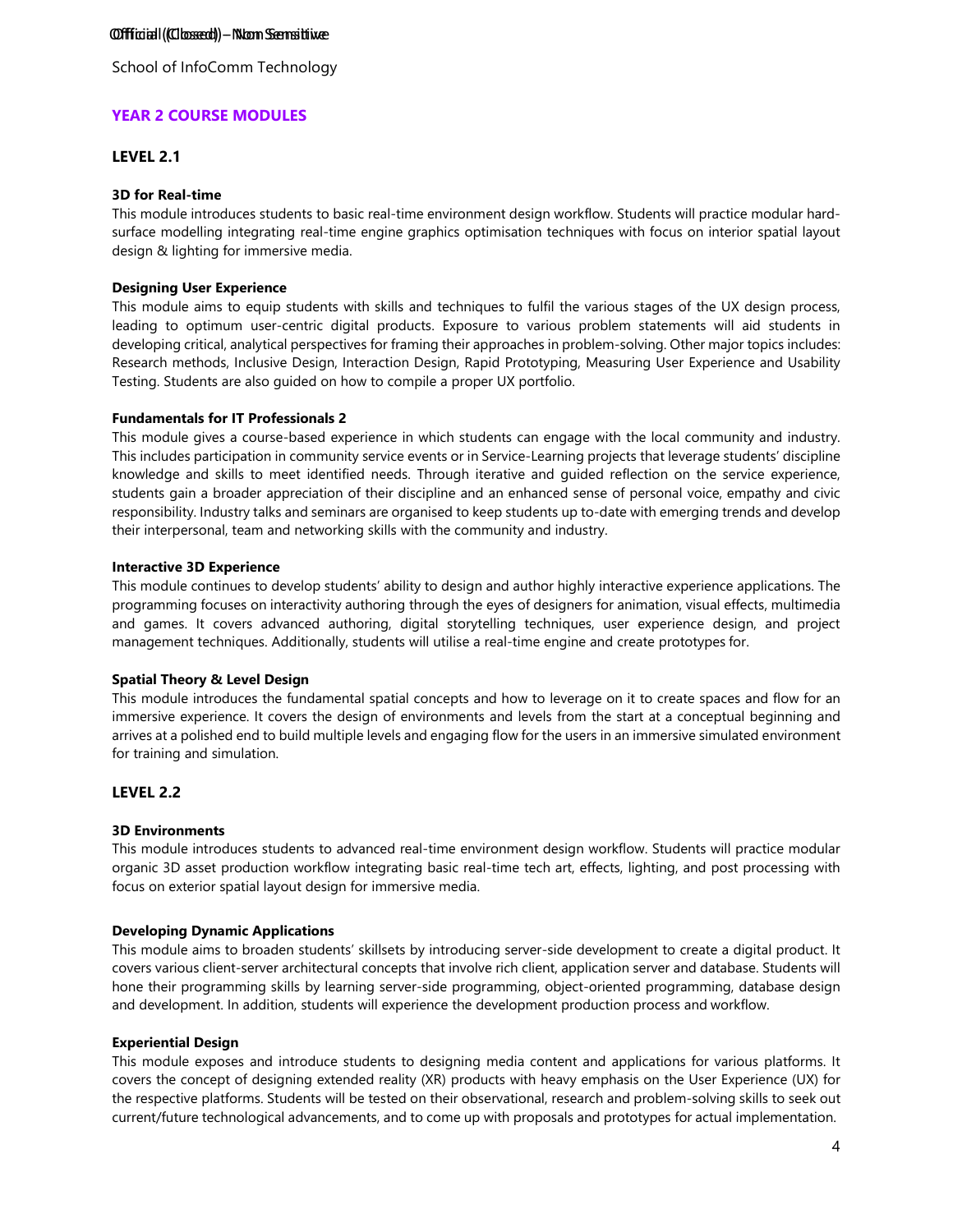### Offficial ((Clossed)) - Non Sensitive

School of InfoComm Technology

### **Immersive Technology Development**

This module provides an overview of emerging technologies with emphasis in interactive and immersive technologies, and the impact they have on the users. It is designed to help students keep abreast of the latest immersive experiences or technology developments to stay current and relevant in the fast-moving industry. To achieve this objective, the syllabus for this module will be guided by technology research and feedback from industry partners, and both seminarstyle and hands-on workshop teaching approaches may be adopted depending on the nature of the topic covered.

## **YEAR 2 COURSE CURRICULUM**

| <b>Module Name</b>                     | <b>Credit Units</b> |
|----------------------------------------|---------------------|
| Level 2.1 (20 hours per week)          |                     |
| 3D for Real-time                       | 4                   |
| Designing User Experience              | 4                   |
| Fundamentals for IT Professional 2     | 2                   |
| Interactive 3D Experience              | 4                   |
| Spatial Theory & Level Design          | 4                   |
| World Issues: A Singapore Perspective^ | 2                   |
| Level 2.2 (20 hours per week)          |                     |
| <b>3D Environments</b>                 | 4                   |
| Developing Dynamic Applications        | 4                   |
| <b>Experiential Design</b>             | 4                   |
| Immersive Technology Development       | 4                   |
| Elective 1                             | 4                   |

### **Notes:**

^ For more details on Interdisciplinary Studies (IS) electives, please log on to [www.np.edu.sg/is](http://www.np.edu.sg/is)

#### **IS Modules**

The School of Interdisciplinary Studies (IS) delivers a broad-based curriculum, which nurtures a new generation of professionals with multidisciplinary skills and an innovative and entrepreneurial spirit to meet the challenges of a knowledge economy. IS offers both prescribed modules and electives to challenge boundaries.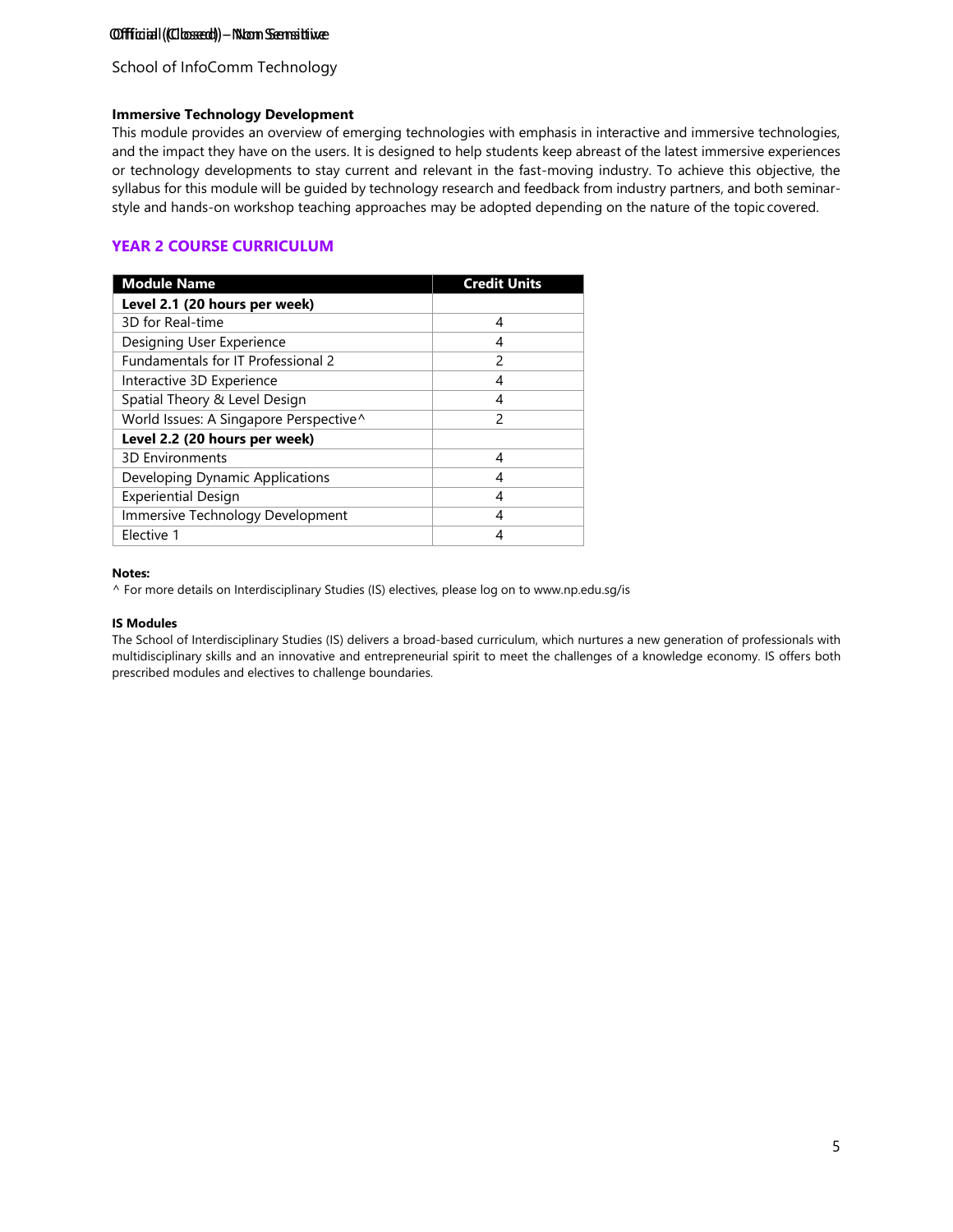### Offficial ((Clossed) - Non Sensitive

School of InfoComm Technology

### **YEAR 3 COURSE MODULES**

### **LEVEL 3.1**

### **Capstone Project**

In this module, students are required to complete a substantial project that is the culmination of their education in the School of InfoComm Technology. The project can be a real-world problem proposed by a client, or it can be proposed by the student in pursuit of their personal interests.

### **Fundamentals of IT Professionals 3**

This module provides a stepping-stone for students in their IT career. They are equipped with skills necessary to seek and secure work. They will also sharpen their communication skills and learn to market themselves effectively. Students will gain insights into the infocomm industry and keep abreast the latest skill sets required in their IT career path. They will also have opportunity to be exposed to various institutes of higher learning to further hone their skill sets.

### **Students will be able to choose from a basket of electives offered or take electives offered by other Diplomas.**

### **ELECTIVES**

### **3D Character Creation**

This module introduces students to character creation for real-time media workflow. Students will practice character digital sculpting, low-poly retopology, texturing, auto-rigging, and mo-cap animation re-mapping for interactive character integration for immersive media.

### **Digital Audio Design**

This module introduces the production techniques of audio and sound effect, ambient sounds, background music and dialogue to enhance the user experience and/or to advance a story and create mood, place, and emphasis. It covers its associated technologies, the equipment used, the procedures and explores the manipulations of various envelopes on amplitude, filter and modulation and the use of low frequency oscillator and noise in designing sound. It also covers subtractive synthesising and studies the processing and reactions of sounds in an interactive environment.

### **Digital Video & Audio**

This module introduces basic digital shorts production. Students will first learn audio-video production theory followed by practical production in labs and on location in the field. Production know-how, processes, cameras, microphone systems, audio-video editing software, and lights will be provided. In class practical audio, camera and editing exercises followed by continuous assessments, two assignments and a test are all designed to reinforce student learning.

### **Motion Graphics & Effects**

This module inducts students into the world of digital effects. Aimed at value-adding to the storytelling experience, students are first introduced to the impact of visual effects on storytelling in films, followed by the principles and element of motion design. Exercises, assessments and assignments are aimed at developing research, conceptualisation and storytelling skills for the creation of compelling and exciting time-based media.

### **Procedural Modelling & Simulation**

This module introduces the concepts of procedural modelling. Students will learn to create models and environments from a set of rules using industry standards software and use the procedural generated content in immersive projects and simulations.

### **Serious Games & Simulations**

This module focuses on designing games that aim to change human's behaviours, knowledge, and attitudes as well as the way people work, and businesses compete in diverse areas including education, training, marketing and advertising. It examines the process of creating an engaging learning situation and making learning fun and entertaining through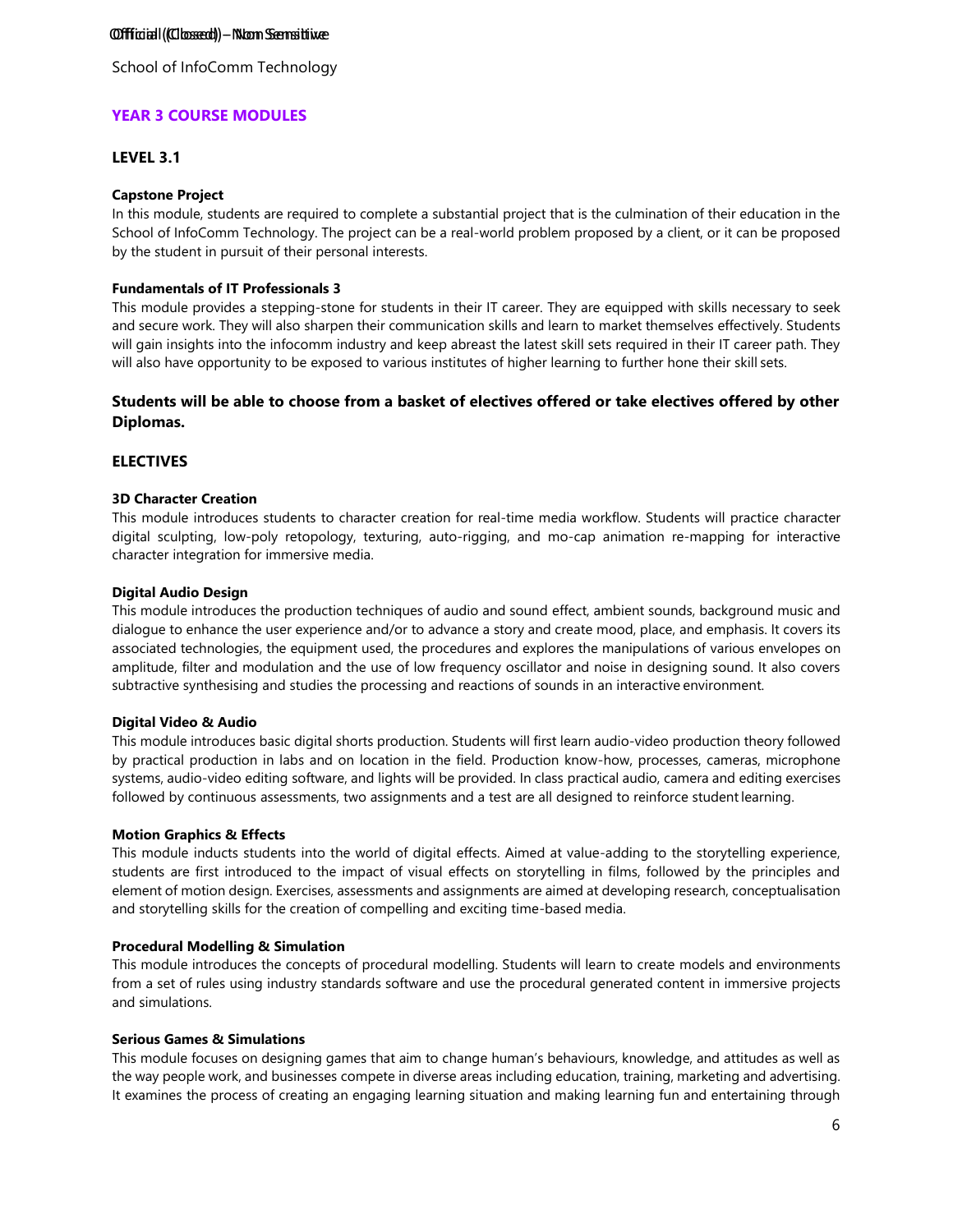### Offficial (Clossed) - Non Sensitive

### School of InfoComm Technology

game-based thinking and game mechanics, from the perspectives of pedagogies and persuasive aspects.

#### **Social Media & Branding**

This module introduces students to creative sections in advertorial, communications and media. Students broaden their knowledge in designing for various aspects of visual communications. Students apply creative thinking skills and expand their creative mindsets through questioning and reasoning data.

### **LEVEL 3.2**

#### **6-Month Internship/Project**

This module provides students with the opportunity to apply the knowledge and skills gained to develop an IT solution to solve a practical problem. Students may undertake an in-house industry-driven project, a Technopreneurship Enterprise project or a real-life IT project in a local or overseas organisation. These projects may include problem definition, requirements analysis, design, development and testing, delivery and presentation of the solution. Through the project, students will learn to appreciate the finer points of project planning and control issues relating to IT project development.

### **YEAR 3 COURSE CURRICULUM**

| <b>Module Name</b>                           | <b>Credit Units</b> |
|----------------------------------------------|---------------------|
| Level 3.1 (18 hours per week)                |                     |
| Capstone Project                             | 8                   |
| <b>Fundamentals for IT Professionals 3</b>   | 2                   |
| Project ID: Connecting the Dots <sup>^</sup> |                     |
| Elective 2                                   | 4                   |
| Level 3.2 (20 hours per week)                |                     |
| 6-Month Internship                           |                     |
| Final Year Project                           | 20                  |
| Technopreneurship Innovation Programme       |                     |

#### **Notes:**

^ For more details on Interdisciplinary Studies (IS) electives, please log on to [www.np.edu.sg/is](http://www.np.edu.sg/is)

#### **IS Modules**

The School of Interdisciplinary Studies (IS) delivers a broad-based curriculum, which nurtures a new generation of professionals with multidisciplinary skills and an innovative and entrepreneurial spirit to meet the challenges of a knowledge economy. IS offers both prescribed modules and electives to challenge boundaries. Prescribed modules develop students' competencies in core areas such as Communication, Innovation and Enterprise, Culture and Communication, and Personal Mastery and Development, while elective modules provide insights into Arts and Humanities, Business, Design, and Science andTechnology.